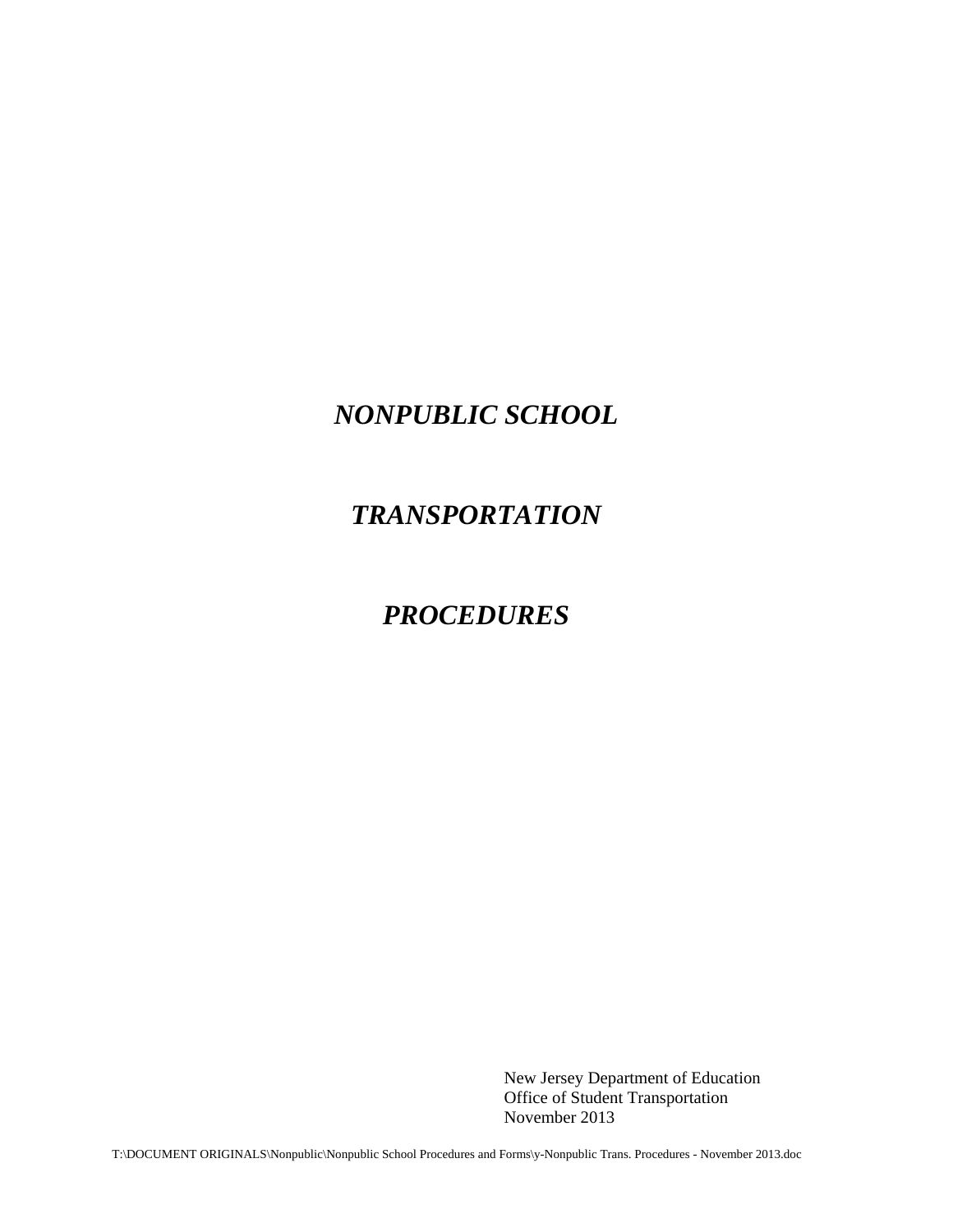### **GENERAL PROVISIONS**

 Transportation or aid in lieu of transportation shall be provided to eligible nonpublic school students Monday through Friday between September l and June 30 when the nonpublic school is in session. The rules adopted by the State Board of Education for the transportation of public school students are also applicable to nonpublic school students transported by a local board of education. The rules specific to nonpublic school transportation are found at *N.J.A.C.* 6A:27-2.

 Districts shall advertise for bids before determination is made to provide aid in lieu of transportation. Resident district boards of education are not required to bid for nonpublic school transportation when transportation is provided by district owned vehicles, renewal of an existing contract, coordinated transportation services agencies (CTSA), joint transportation agreements, common carriers, or another district board of education or CTSA has bid on the resident board's behalf. *N.J.S.A.* 18A:39-11 requires that school districts attempt to utilize one of the coordinated transportation services agencies identified by the Commissioner of Education before paying aid in lieu of transportation for the ensuing school year if they paid aid in lieu of transportation in the prior school year or have determined that they cannot provide transportation to a nonpublic school for the ensuing school year within the maximum per student cost permitted by law.

Boards of education may not be required to provide transportation or pay aid in lieu of transportation when the application for transportation and/or payment vouchers are not properly submitted. In accordance with *N.J.S.A.* 18A:39-1, boards of education shall not expend more than the maximum per student expenditure for nonpublic school transportation. Administrative fees charged by a CTSA are not to be included in the maximum per student expenditure calculation.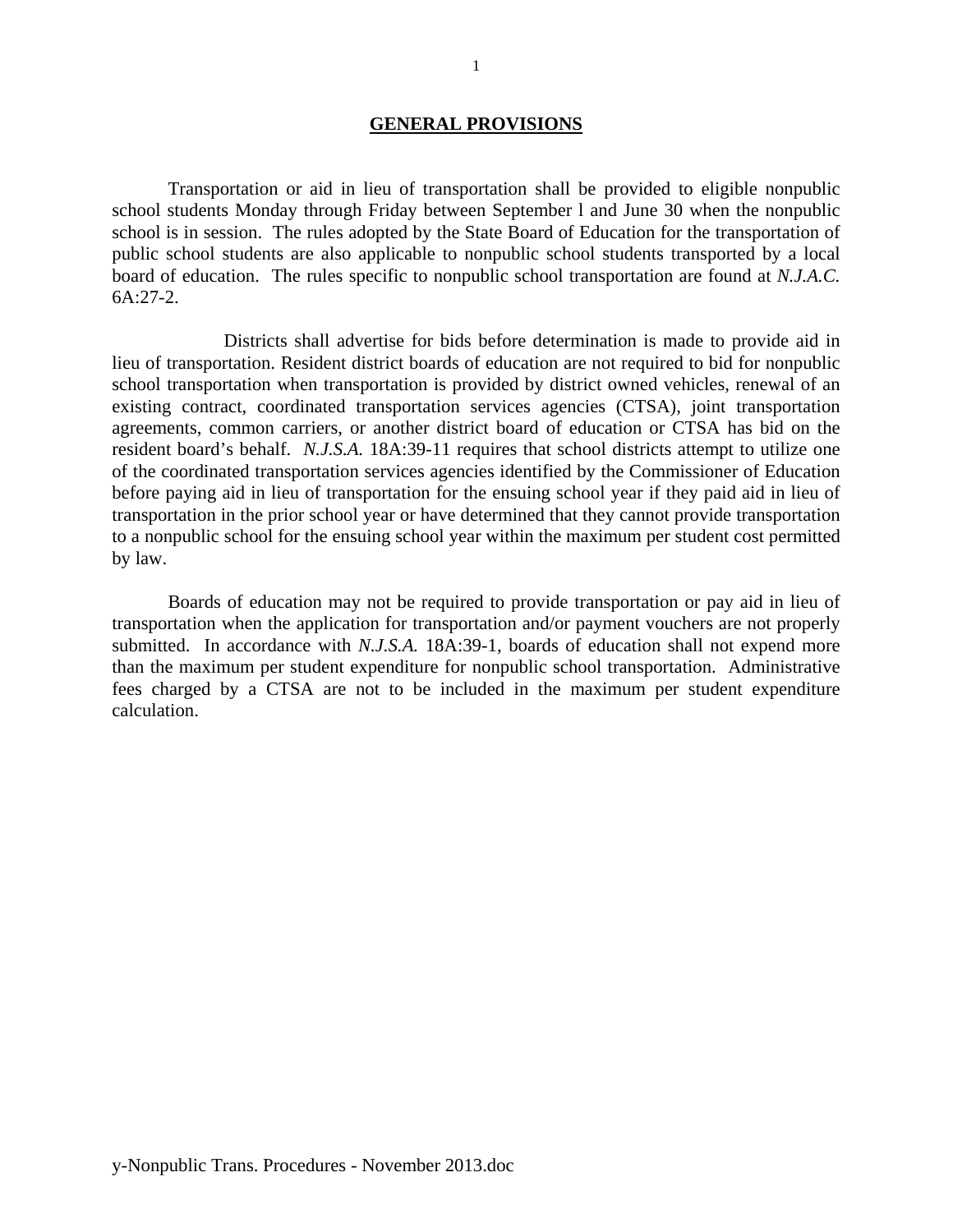### **ELIGIBILITY CRITERIA**

### **Mandated Transportation**

### **To be eligible for transportation or aid in lieu of transportation, all nonpublic school students shall:**

1. reside in a district which provides transportation to and from school for remote public school students.

### **Exception – Transportation Not Mandated**

Nonpublic school transportation services are not required when the only transportation provided by the local board of education is for students attending special education, vocational/technical, or other specialized programs.

2. reside remote from their school of attendance.

**The words, "remote from the schoolhouse" shall mean beyond 2 ½ miles for high school students and beyond two miles for elementary students.** (*N.J.A.C*. 6A:27-1.2)

3. attend a private school located in New Jersey 20 miles or less from their residence.

### **Exception - Out of State**

If the resident district is located in a third class county with a population of not less than 80,000 and not more than 120,000 transportation shall also be provided to a nonpublic school outside the state not more than 20 miles from the student's residence.

- 4. attend a nonprofit private school. If a local school district is not certain of the status of a private school, it may require the private school to submit an affidavit certifying to their tax exempt status. The affidavit must include a tax exempt number. A letter of determination from the U.S. Treasury Department indicating that the school is a nonprofit tax exempt organization is also acceptable.
- 5. meet the age requirements for enrollment in the resident district public school and be enrolled in grades kindergarten through 12.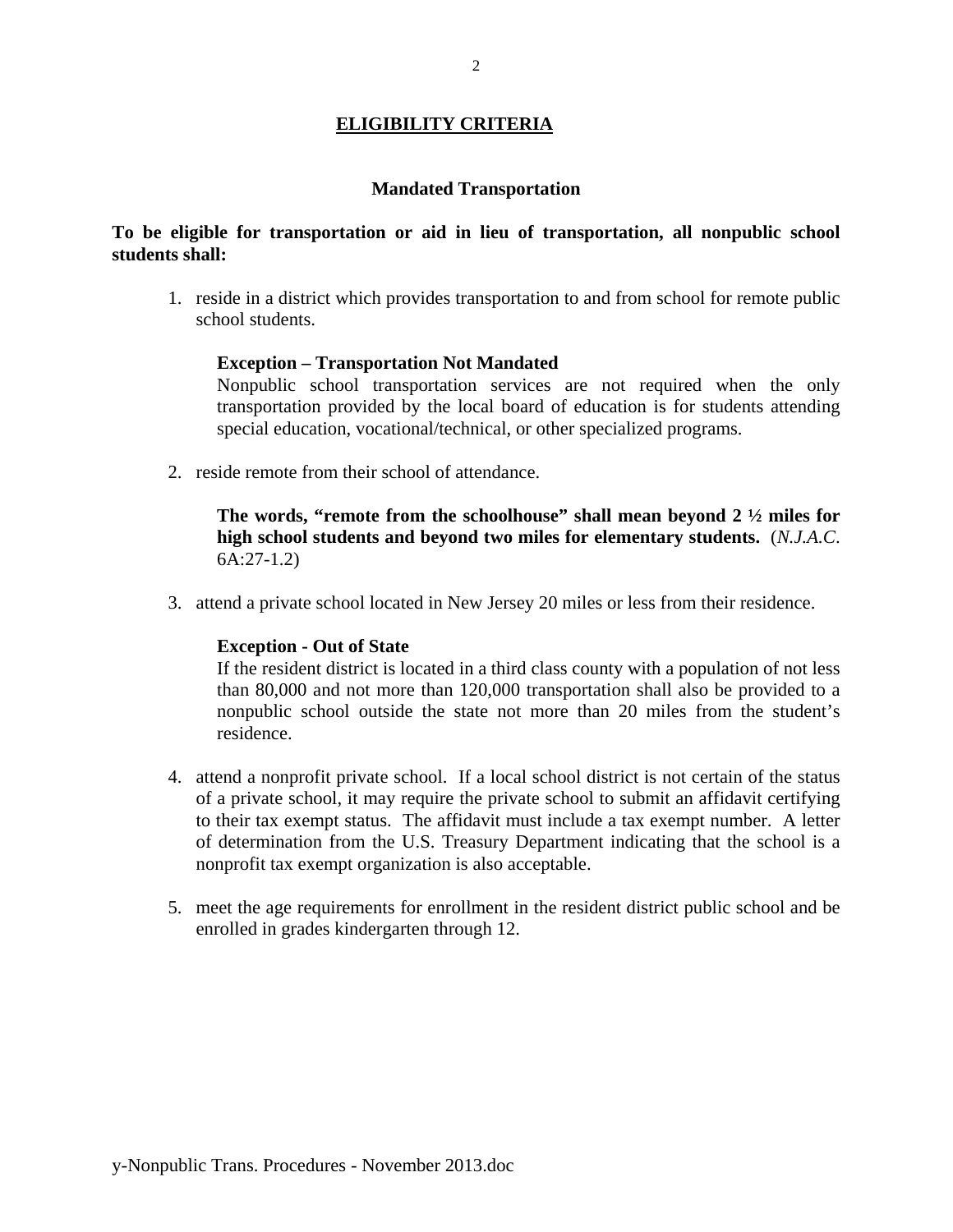**Transportation services are also mandated for the following nonpublic school students who reside more than 20 miles from their school, located within the State, and meet the five eligibility criteria previously stated:** 

- Students who reside in Cumberland, Gloucester, Hunterdon, Salem, Sussex and Warren counties and attend a nonpublic school located not more than 30 miles from their home may be eligible for transportation or aid in lieu of transportation. This provision is determined annually by the legislature.
- Students living more than 20 miles from their nonpublic school are eligible for transportation when seats are available, or aid in lieu of transportation when other remote students living in their municipality, whose residence is less than 20 miles from the school, are transported to the same school. Students who live more than 20 miles from the school may be required to use existing school bus stops established for students living within 20 miles of the school.
- Students living more than 20 miles from their nonpublic schools who are residents of a regional or consolidated school district composed of only two constituent municipalities are eligible for transportation when seats are available, or aid in lieu of transportation when other remote students of the district residing within 20 miles of the same nonpublic school are transported or their parents receive aid in lieu of transportation. Students who live more than 20 miles from the school may be required to use existing school bus stops established for students living within 20 miles of the school.

# **Non-mandated Transportation**

(Courtesy)

- 1. Boards of education, at their own discretion and expense, may adopt policies to provide transportation for nonpublic school students who are not otherwise eligible for transportation.
- 2. A board of education that provides transportation pursuant to *N.J.S.A.* 18A:39-1 or a coordinated transportation services agency (CTSA) may adopt policies to provide transportation for nonpublic school students who live in or outside the district who are not eligible for transportation or whose parents receive aid in lieu of transportation and charge the parent/guardian for all or part of the cost of transportation. The cost of transportation charged to the parent/guardian shall not exceed the per student cost of the route and shall be paid by the parent/guardian in the manner described by the board of education or CTSA. Nonpublic school students who reside more than 20 miles from the school may be required to use bus stops established for transported students who reside within 20 miles. Students whose parent/guardian is unable to pay the cost of the transportation because of financial hardship may not be excluded from this transportation. In determining financial hardship, the criteria shall be the same as the Statewide eligibility standards established for free and reduced price meals under the State school lunch program.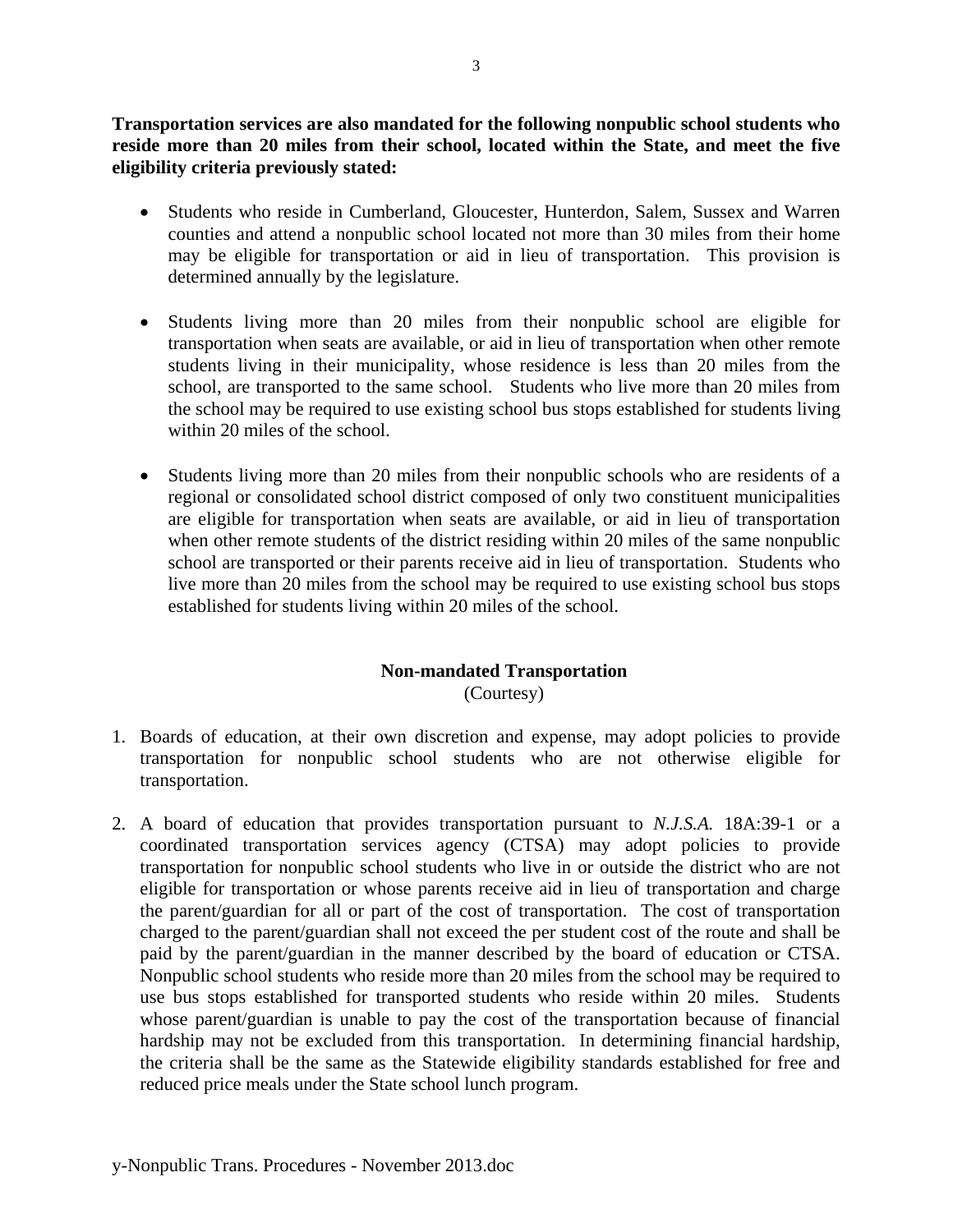## **PARENT/GUARDIAN RESPONSIBILITIES**

### **It is the obligation of a parent/guardian to:**

1. annually obtain the "Application for Private School Transportation" (B6T) from the administrative office of the private school.

A separate application shall be completed for each child requesting transportation.

 A new application shall be completed and submitted to the nonpublic school whenever the student has a change of address.

2. annually complete the "Application for Private School Transportation" (B6T) and submit it to the private school on or before March 10 preceding the school year for which transportation is being requested.

 **Late applications:** An application received after March 10 is a late application. Eligible students will receive transportation or aid in lieu of transportation based upon the date the application is received by the public school.

 The public school will notify the parent/guardian as to the determination of each application by August 1. It is recommended that the parent/guardian contact their resident district transportation office to verify receipt of application if notification is not received by August 1.

 3. submit a signed "Request for Payment of Transportation Aid" (B7T) voucher upon resident district request.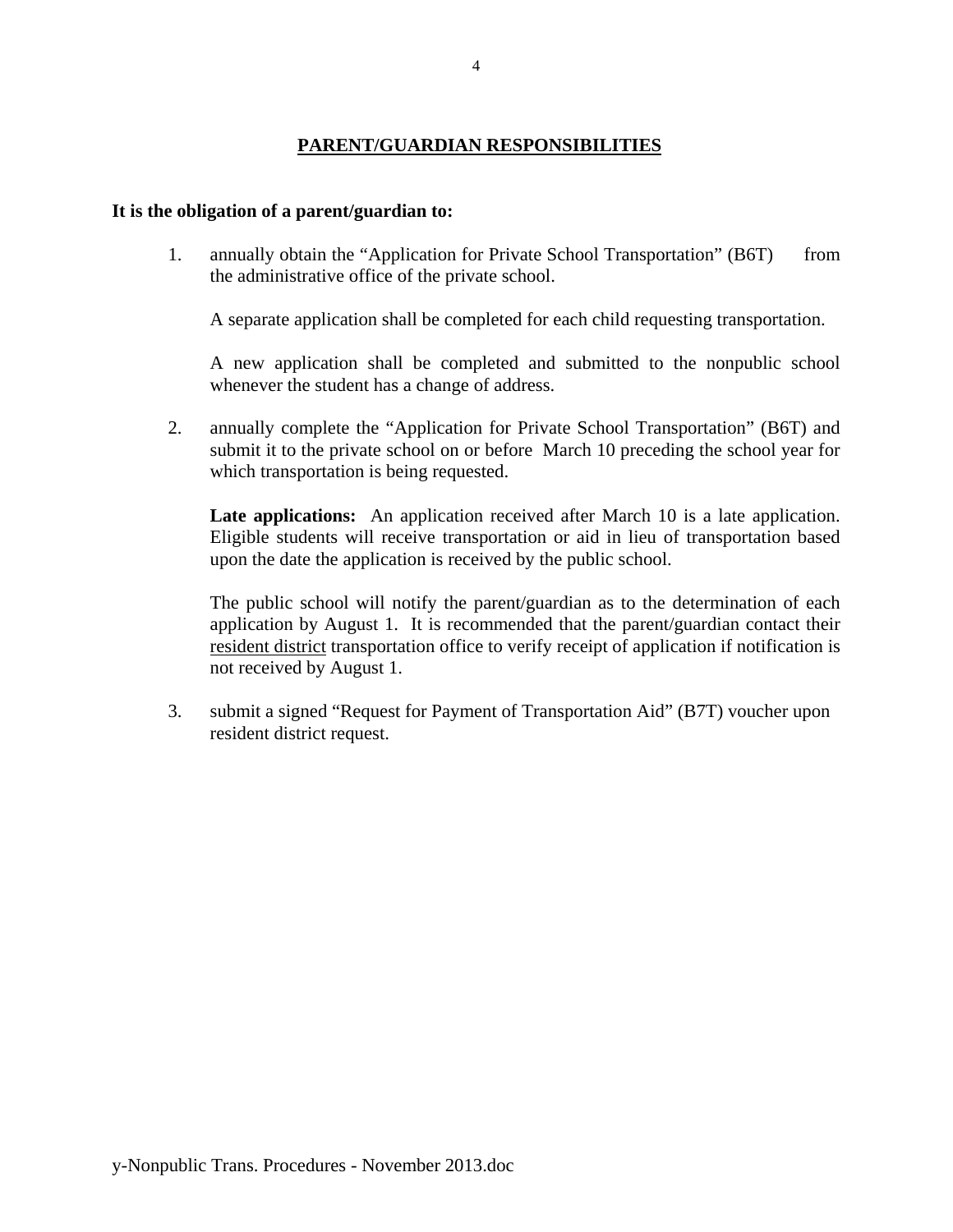### **PRIVATE SCHOOL RESPONSIBILITIES**

### **It is the responsibility of the private school administrator to:**

- 1. obtain the "Application for Private School Transportation" forms from the New Jersey Department of Education website.
- 2. supply applications to the parents/guardians of students upon registration in the nonpublic school and whenever the student has a change in address.
- 3. annually collect the applications for transportation and submit them to the public school from which transportation is being requested within 30 days of the student's registration in the nonpublic school or by March 15 of the school year preceding the year for which transportation is being requested and submit a new application whenever the student has a change of address. Late applications shall be forwarded to the public school upon receipt.
- 4. ensure the accuracy of the information contained in the applications (except for the one-way mileage from the student's home to the nonpublic school).
- 5. certify on forms prescribed by the Commissioner of Education that the named students were enrolled for the first and second semesters of the academic year. The forms shall be returned to the public school as prescribed by the resident district board of education.
- 6. submit the school calendar to the resident district board of education responsible for providing transportation services by May 15, preceding the school year in which transportation is being requested. The school calendar must include the opening and closing times of the school and days when the school is closed.
- 7. immediately notify the student's resident district board of education in writing when a student eligible for transportation has a change in address or withdraws from the nonpublic school.
- 8. submit a new application whenever a student has a change in address.
- 9. notify the parents of students attending the nonpublic school of their responsibility to complete and return any documents necessary for transportation services or the payment of aid in lieu of transportation required by the district board of education in which the student resides.
- 10. immediately notify the student's resident district board of education in writing when there is a change in the school location.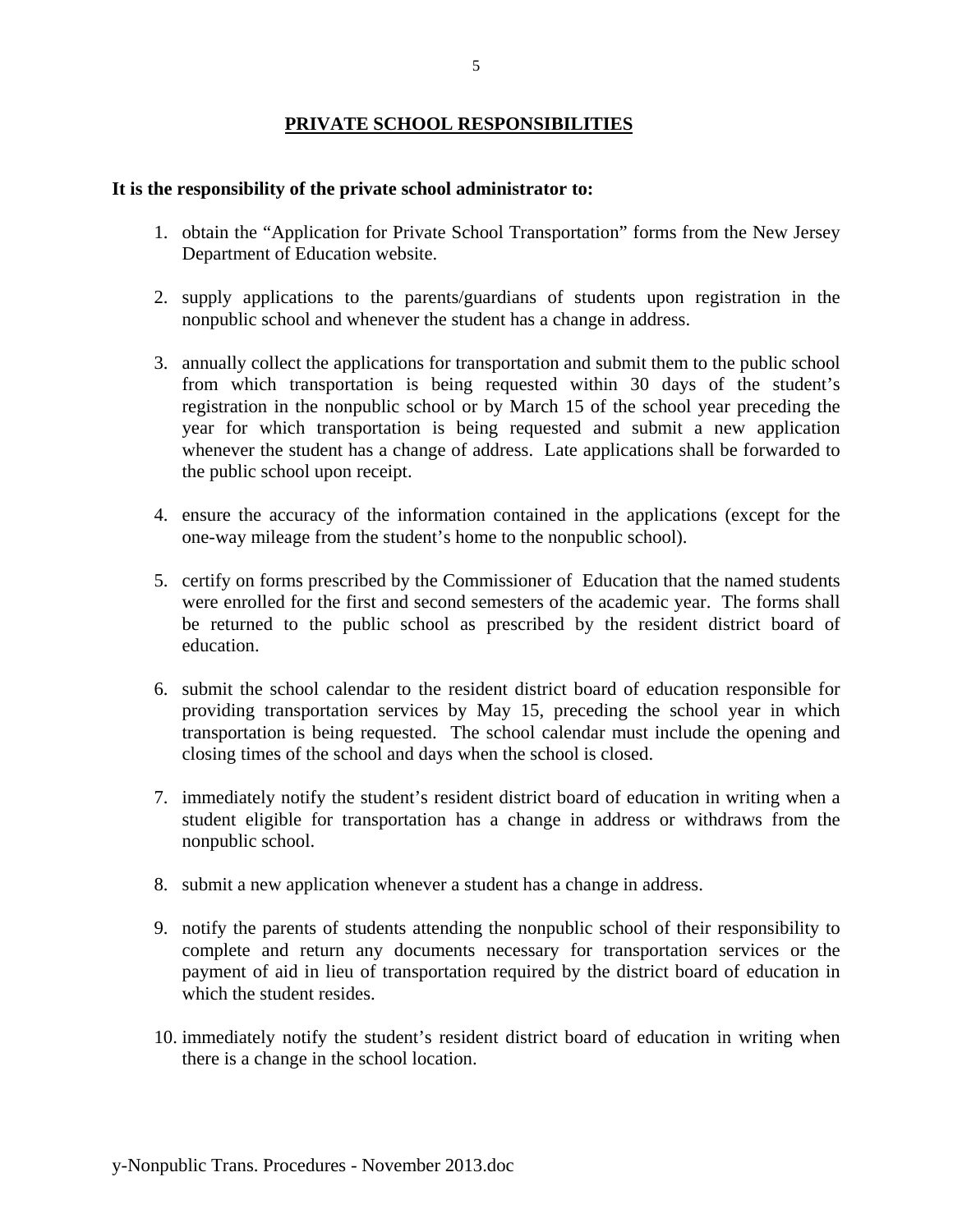### **DISTRICT RESPONSIBILITIES**

### **It is the obligation of the district board of education to:**

- 1. date stamp applications upon receipt and verify information.
- 2. prepare nonpublic school routes and after consideration of the bidding criteria established by the Commissioner, determine the method of transportation. Nonpublic school transportation may be provided by district owned vehicles, contracted vehicles, coordinated transportation services agencies (CTSA), joint transportation agreements or common carriers. Prior to making the determination to pay aid in lieu of transportation, district boards of education shall advertise for bids or utilize a CTSA. The resident district board of education is not required to bid for nonpublic school transportation when another district board of education or CTSA has bid on the resident board's behalf. District boards of education that paid aid in lieu of transportation in the prior year or who have determined that they cannot provide transportation for the ensuing year must attempt to utilize a CTSA.
- 3. notify parent/guardian as to the determination of each application by August 1. If transportation will be provided, the bus pass may be used as notification to parents.

**Late Application/Early Withdrawal:** Any application received after March 15 is a late application. Eligible students are entitled to receive transportation or aid in lieu of transportation based upon the date the application is received by the public school.

Aid in lieu of transportation payments may be adjusted for late registration or early withdrawal.

- 4. prepare the "Private School Transportation Summary" (B8T) and submit it to the private schools for January and May certifications.
- 5. send the "Request for Payment of Transportation Aid" (B7T) voucher to parent/guardian of eligible students for first and second semester aid in lieu of transportation payments.

**Note:** Local boards of education are not required to pay aid in lieu of transportation when vouchers are not signed and returned by the parent/guardian before the end of the fiscal year.

 Local boards of education shall not expend more than the maximum per student amount in accordance with *N.J.S.A.* 18A:39-1a. This maximum expenditure does not include any administrative fee charged by a CTSA.